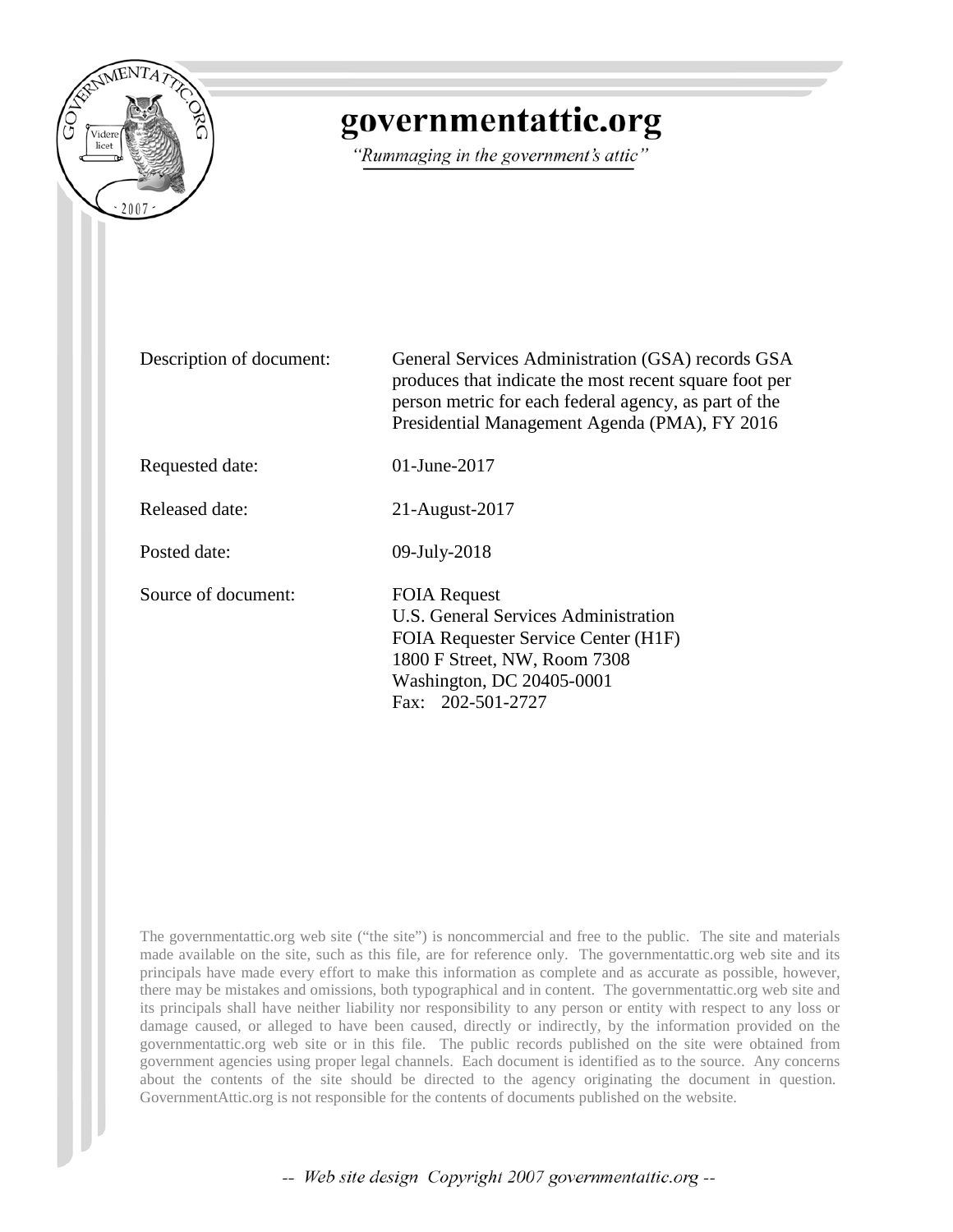

August 21, 2017

This is in response to your U.S. General Services Administration (GSA) Freedom of Information Act (FOIA) request (GSA-2017-001099), dated June 1, 2017, in which you requested the following:

"A copy of the records GSA produces that indicates the most recent square foot per person metric for each federal agency, as part of the Presidential Management Agenda (PMA)."

Enclosed please find the following documents that are responsive to your request:

- 1. The fiscal year (FY) 2016 PMA square feet per person agency metrics owned, which provides a side-by-side comparison of agency square foot per person metrics for office space that is federally owned;
- 2. The FY 2016 PMA square feet per person agency metrics leased, which provides a side-by-side comparison of agency square foot per person metrics for office space that is federally leased; and
- 3. The FY 2016 PMA square feet per person agency metrics occupancy agreement, which provides a side-by-side comparison of agency square foot per person metrics for office space that agencies use through an occupancy agreement with GSA.

The PMA tracks square foot per person metrics separately for owned, leased and occupancy agreement office space. Many agencies do not occupy space in all three categories. Therefore, the number of agencies represented and the corresponding metrics in each of the enclosures will vary.

> U.S General Services Administration 1800 F. Street, Northwest Washington, OC 20405 Telephone: 1-855-675-FOIA Fax: (202) 501-2727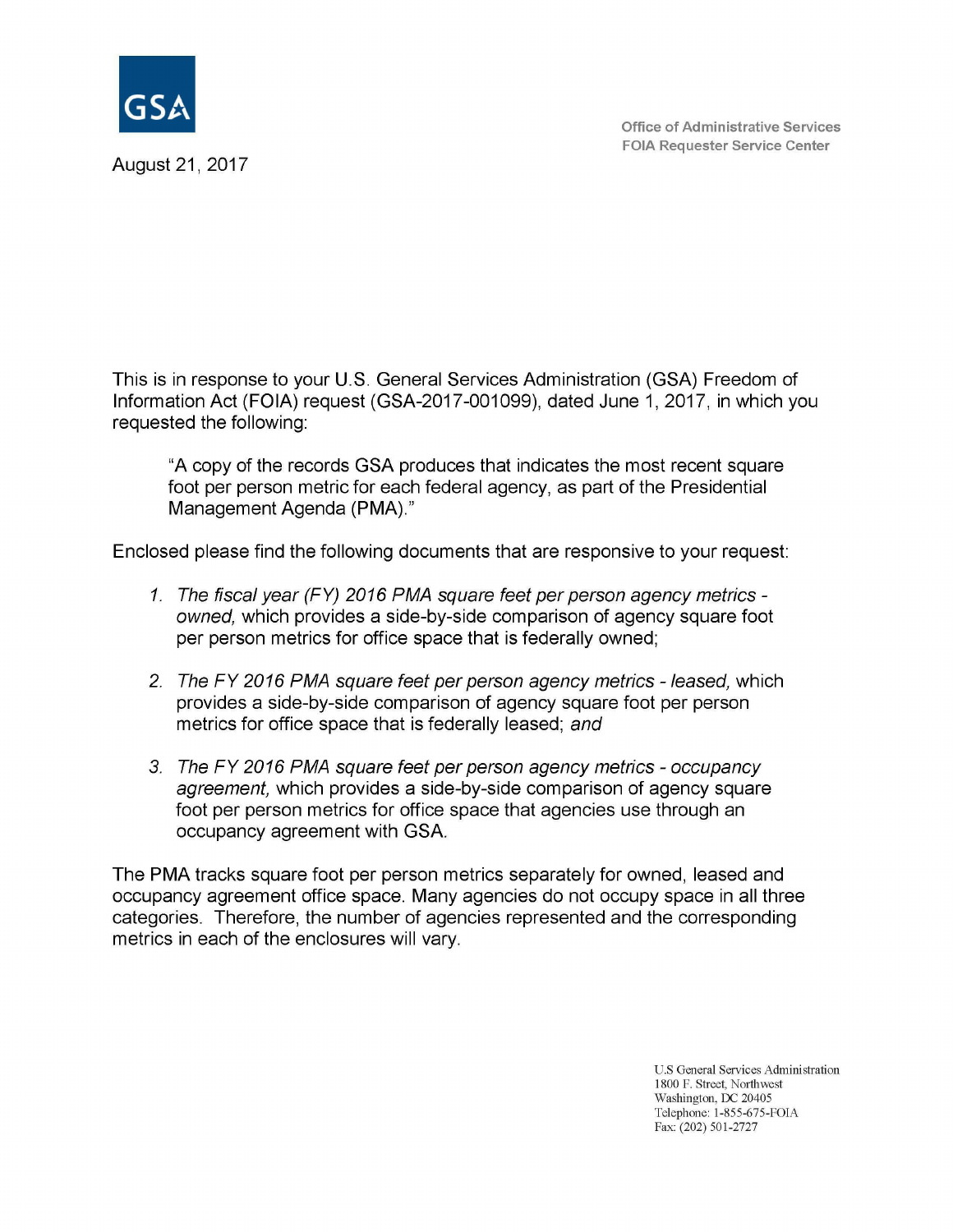This completes our action on this FOIA request. Should you have any questions concerning this matter, please feel free to contact Ms. Stephanie Klodzen, Real Property Policy Division, Office of Government-wide Policy, on 202-501-1376, or by email at stephanie.klodzen@gsa.gov. You may also contact the GSA FOIA Public Liaison, Ms. Audrey Brooks, at 202-205-5912 or by email at audrey.brooks@gsa.gov for any additional assistance and to discuss any aspect of your FOIA request.

Sincerely,

## Travis S. Lewis

FOIA Program Manager

**Enclosures**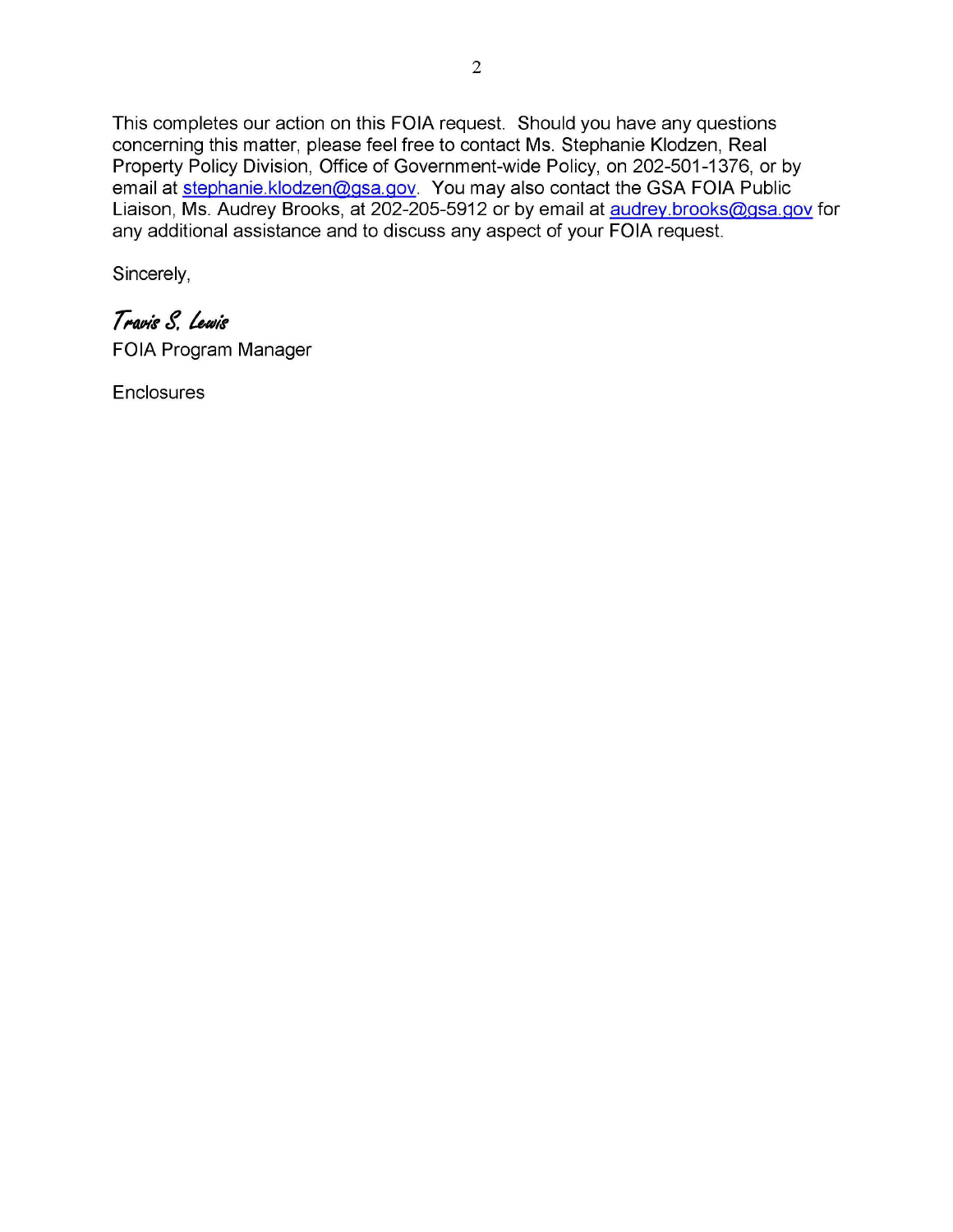### Compare your Agency to Other Agencies

HOME

谷

STEP 1: SELECT METRIC Sq Ft per Person - Direct Owned ..

STEP 2: SELECT PEER GROUP Government-wide

#### 2016 Sq Ft per Person - Direct Owned Office Space



Definition: Total personnel was calculated by adding Federal employees and Contractor employees as reported by the agencies through the PMA Benchmarking data collection effort. Some "office" build-<br>ings include meaningful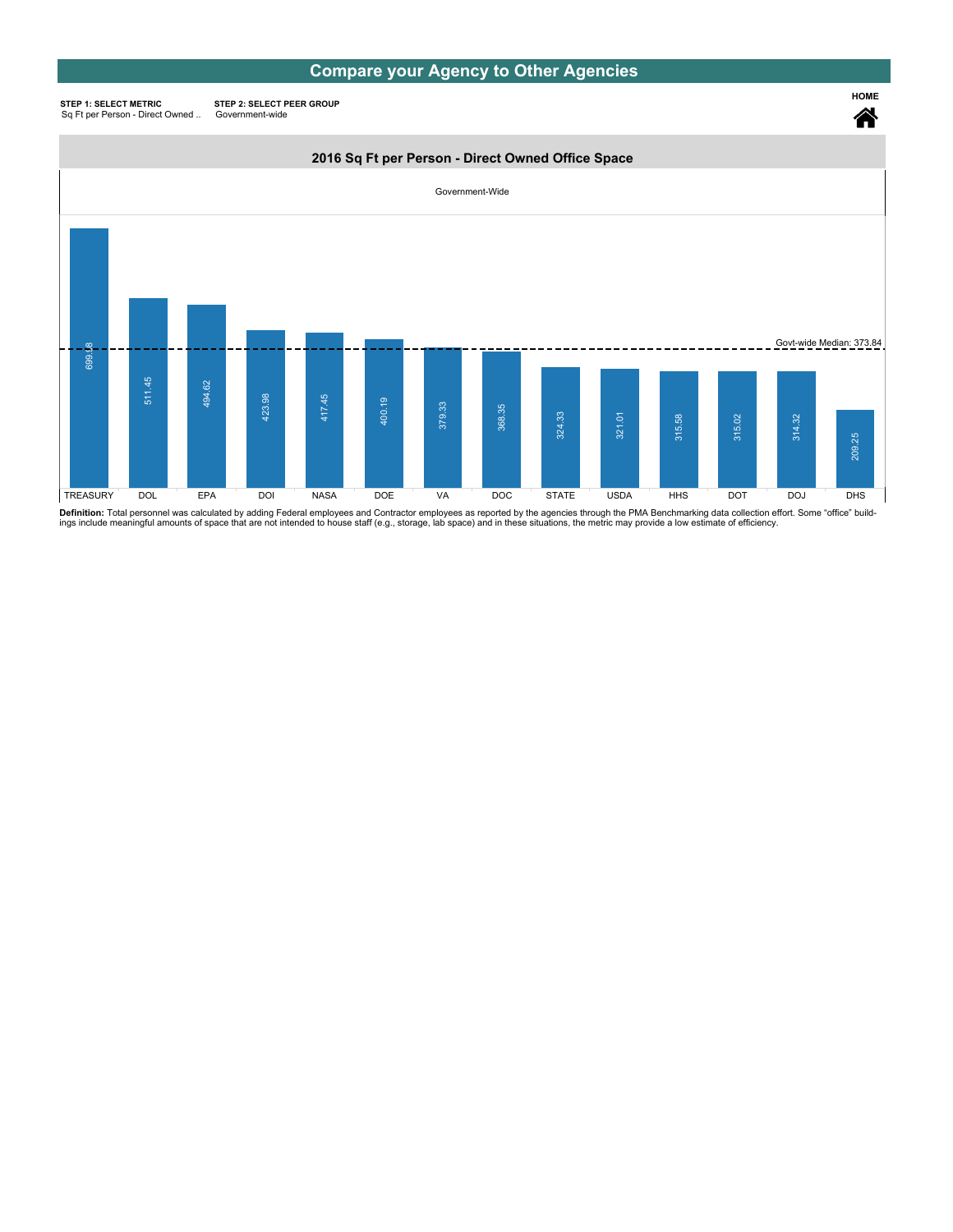## Compare your Agency to Other Agencies

HOME

STEP 2: SELECT PEER GROUP Government-wide **STEP 1: SELECT METRIC** Sq Ft per Person - Direct Leased..



Definition: Total personnel was calculated by adding Federal employees and Contractor employees as reported by the agencies through the PMA Benchmarking data collection effort. Some "office" buildings include meaningful amounts of space that are not intended to house staff (e.g., storage, lab space) and in these situations, the metric may provide a low estimate of efficiency.